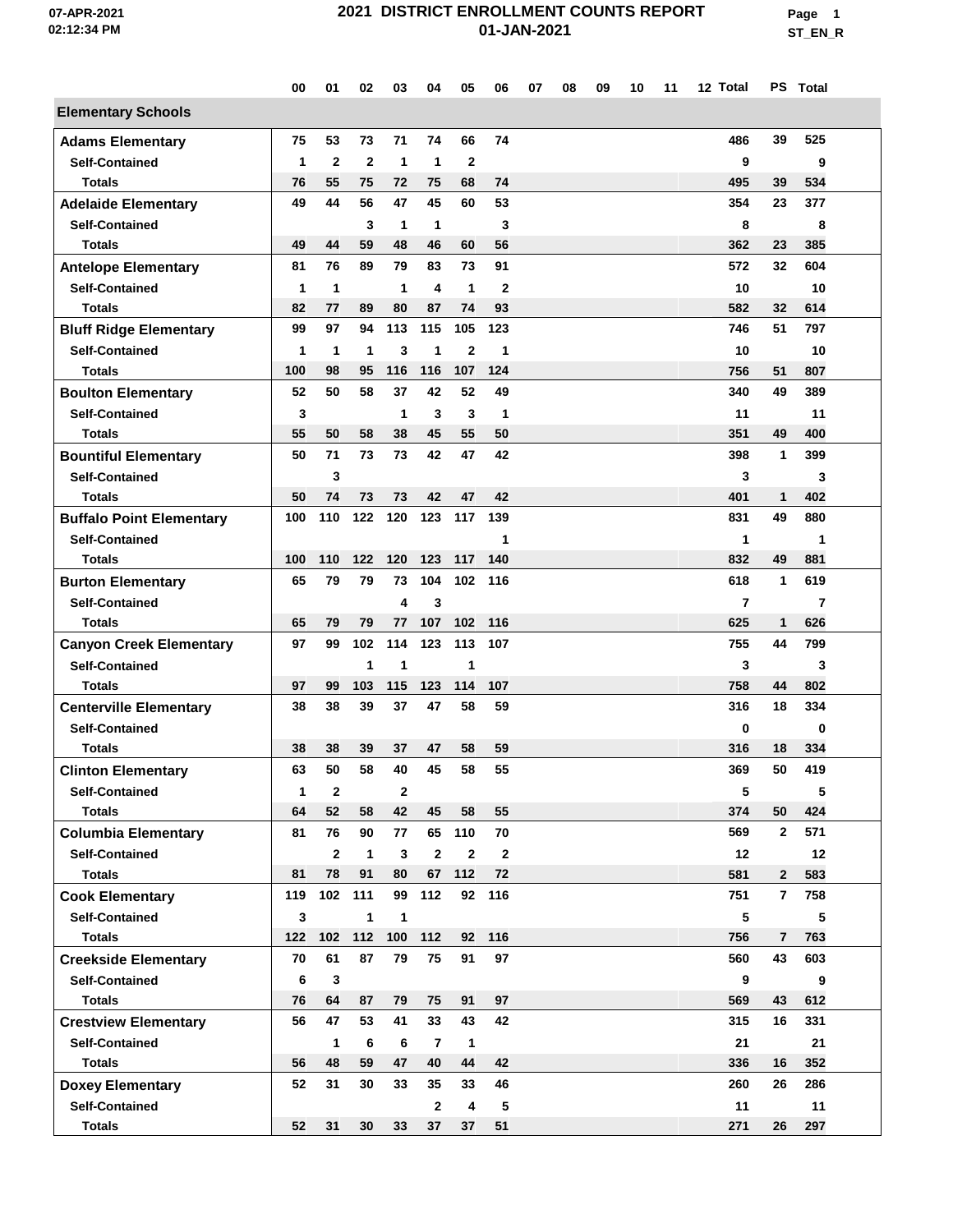**Page 2 ST\_EN\_R**

|                                                     | 00             | 01           | 02             | 03             | 04                | 05             | 06             | 07 | 08 | 09 | 10 | 11 | 12 Total     |              | PS Total     |  |
|-----------------------------------------------------|----------------|--------------|----------------|----------------|-------------------|----------------|----------------|----|----|----|----|----|--------------|--------------|--------------|--|
| <b>Elementary Schools</b>                           |                |              |                |                |                   |                |                |    |    |    |    |    |              |              |              |  |
| <b>Eagle Bay Elementary</b>                         | 60             | 65           | 61             | 71             | 67                | 59             | 74             |    |    |    |    |    | 457          | 32           | 489          |  |
| <b>Self-Contained</b>                               |                | 1            | 3              | 3              | 4                 |                |                |    |    |    |    |    | 11           |              | 11           |  |
| <b>Totals</b>                                       | 60             | 66           | 64             | 74             | 71                | 59             | 74             |    |    |    |    |    | 468          | 32           | 500          |  |
| <b>East Layton Elementary</b>                       | 43             | 88           | 74             | 79             | 76                | 81             | 72             |    |    |    |    |    | 513          | 38           | 551          |  |
| <b>Self-Contained</b>                               |                | 1            | 6              | 3              | 6                 |                |                |    |    |    |    |    | 16           |              | 16           |  |
| <b>Totals</b>                                       | 43             | 89           | 80             | 82             | 82                | 81             | 72             |    |    |    |    |    | 529          | 38           | 567          |  |
| <b>Ellison Park Elementary</b>                      | 50             | 61           | 75             | 64             | 80                | 82             | 84             |    |    |    |    |    | 496          | 42           | 538          |  |
| <b>Self-Contained</b>                               |                |              |                |                |                   |                |                |    |    |    |    |    | $\bf{0}$     |              | 0            |  |
| <b>Totals</b>                                       | 50             | 61           | 75             | 64             | 80                | 82             | 84             |    |    |    |    |    | 496          | 42           | 538          |  |
| <b>Endeavour Elementary</b>                         | 84             | 94           | 101            | 109            | 119               | 126            | 162            |    |    |    |    |    | 795          |              | 795          |  |
| <b>Self-Contained</b>                               |                |              |                | $\overline{2}$ |                   | $\mathbf{2}$   | 1              |    |    |    |    |    | 5            |              | 5            |  |
| <b>Totals</b>                                       | 84             | 94           | 101            | 111            | 119               | 128            | 163            |    |    |    |    |    | 800          |              | 800          |  |
| <b>Farmington Elementary</b>                        | 54             | 68           | 55             | 65             | 66                | 61             | 80             |    |    |    |    |    | 449          | $\mathbf{2}$ | 451          |  |
| <b>Self-Contained</b>                               |                |              |                |                |                   | 2              | $\mathbf{1}$   | 1  |    |    |    |    | 4            |              | 4            |  |
| <b>Totals</b>                                       | 54             | 68           | 55             | 65             | 66                | 63             | 81             | 1  |    |    |    |    | 453          | $\mathbf{2}$ | 455          |  |
| <b>Foxboro Elementary</b>                           | 90             | 87           | 83             | 92             | 72                | 87             | 90             |    |    |    |    |    | 601          | 61           | 662          |  |
| <b>Self-Contained</b>                               | $\overline{2}$ |              | $\overline{2}$ |                |                   |                |                |    |    |    |    |    | 4            |              | 4            |  |
| <b>Totals</b>                                       | 92             | 87           | 85             | 92             | 72                | 87             | 90             |    |    |    |    |    | 605          | 61           | 666          |  |
| <b>Fremont Elementary</b>                           | 24             | 28           | 32             | 40             | 25                | 28             | 37             |    |    |    |    |    | 214          | 17           | 231          |  |
| <b>Self-Contained</b>                               | 3              | 3            | $\mathbf{1}$   | 3              | $\mathbf{1}$      | 4              | 1              |    |    |    |    |    | 16           |              | 16           |  |
| <b>Totals</b>                                       | 27             | 31           | 33             | 43             | 26                | 32             | 38             |    |    |    |    |    | 230          | 17           | 247          |  |
|                                                     | 90             | 84           | 78             | 98             | 117               | 87             | 102            |    |    |    |    |    | 656          | 45           | 701          |  |
| <b>Heritage Elementary</b><br><b>Self-Contained</b> |                | 3            | 4              | 3              |                   |                |                |    |    |    |    |    |              |              | 10           |  |
| <b>Totals</b>                                       | 90             | 87           | 82             | 101            | 117               | 87             | 102            |    |    |    |    |    | 10<br>666    | 45           | 711          |  |
|                                                     | 75             | 68           | 62             | 50             | 47                | 51             | 38             |    |    |    |    |    | 391          | 17           | 408          |  |
| <b>Hill Field Elementary</b>                        |                |              |                |                |                   |                |                |    |    |    |    |    |              |              |              |  |
| <b>Self-Contained</b><br><b>Totals</b>              | 1<br>76        | 5<br>73      | 4<br>66        | 50             | $\mathbf 1$<br>48 | 51             |                |    |    |    |    |    | 11<br>402    | 17           | 11<br>419    |  |
|                                                     |                |              |                |                | 65                | 65             | 38<br>61       |    |    |    |    |    |              |              | 479          |  |
| <b>Holbrook Elementary</b>                          | 57             | 56           | 56             | 66             |                   |                |                |    |    |    |    |    | 426          | 53           |              |  |
| <b>Self-Contained</b>                               |                | 3            | 1              | 3              |                   | 1              |                |    |    |    |    |    | 8            |              | 8            |  |
| <b>Totals</b>                                       | 57             | 59           | 57             | 69             | 65                | 66             | 61             |    |    |    |    |    | 434          | 53           | 487          |  |
| <b>Holt Elementary</b>                              | 47             | 43           | 39             | 53             | 66                | 53             | 61             |    |    |    |    |    | 362          | 30           | 392          |  |
| <b>Self-Contained</b>                               |                |              |                | $\mathbf{1}$   |                   |                |                |    |    |    |    |    | 1            |              | 1            |  |
| <b>Totals</b>                                       | 47             | 43           | 39             | 54             | 66                | 53             | 61             |    |    |    |    |    | 363          | 30           | 393          |  |
| <b>Kay'S Creek Elementary</b>                       | 70             | 108          | 70             | 96             | 82                | 91             | 84             |    |    |    |    |    | 601          | 15           | 616          |  |
| <b>Self-Contained</b>                               | 1              | $\mathbf{1}$ | $\mathbf{1}$   |                |                   |                |                |    |    |    |    |    | 3            |              | 3            |  |
| <b>Totals</b>                                       | 71             | 109          | 71             | 96             | 82                | 91             | 84             |    |    |    |    |    | 604          | 15           | 619          |  |
| <b>Kaysville Elementary</b>                         | 49             | 80           | 64             | 82             | 54                | 76             | 77             |    |    |    |    |    | 482          | 55           | 537          |  |
| <b>Self-Contained</b>                               |                |              |                |                |                   |                |                |    |    |    |    |    | $\mathbf 0$  |              | 0            |  |
| <b>Totals</b>                                       | 49             | 80           | 64             | 82             | 54                | 76             | 77             |    |    |    |    |    | 482          | 55           | 537          |  |
| <b>King Elementary</b>                              | 46             | 74           | 43             | 57             | 52                | 55             | 64             |    |    |    |    |    | 391          | 24           | 415          |  |
| <b>Self-Contained</b>                               |                |              |                |                | $\mathbf{1}$      | $\overline{7}$ | $\overline{7}$ |    |    |    |    |    | 15           |              | 15           |  |
| Totals                                              | 46             | 74           | 43             | 57             | 53                | 62             | 71             |    |    |    |    |    | 406          | 24           | 430          |  |
| <b>Knowlton Elementary</b>                          | 69             | 64           | 82             | 79             | 77                | 95             | 92             |    |    |    |    |    | 558          | 42           | 600          |  |
| <b>Self-Contained</b>                               |                |              | $\mathbf{2}$   |                |                   | $\mathbf{2}$   | 1              |    |    |    |    |    | 5            |              | 5            |  |
| <b>Totals</b>                                       | 69             | 64           | 84             | 79             | 77                | 97             | 93             |    |    |    |    |    | 563          | 42           | 605          |  |
| <b>Lakeside Elementary</b>                          | 84             |              | 92 112         |                | 95 116 143        |                | 120            |    |    |    |    |    | 762          | 42           | 804          |  |
| <b>Self-Contained</b>                               |                |              |                |                |                   |                | $\mathbf{2}$   |    |    |    |    |    | $\mathbf{2}$ |              | $\mathbf{2}$ |  |
| <b>Totals</b>                                       | 84             |              | 92 112         |                | 95 116 143 122    |                |                |    |    |    |    |    | 764          | 42           | 806          |  |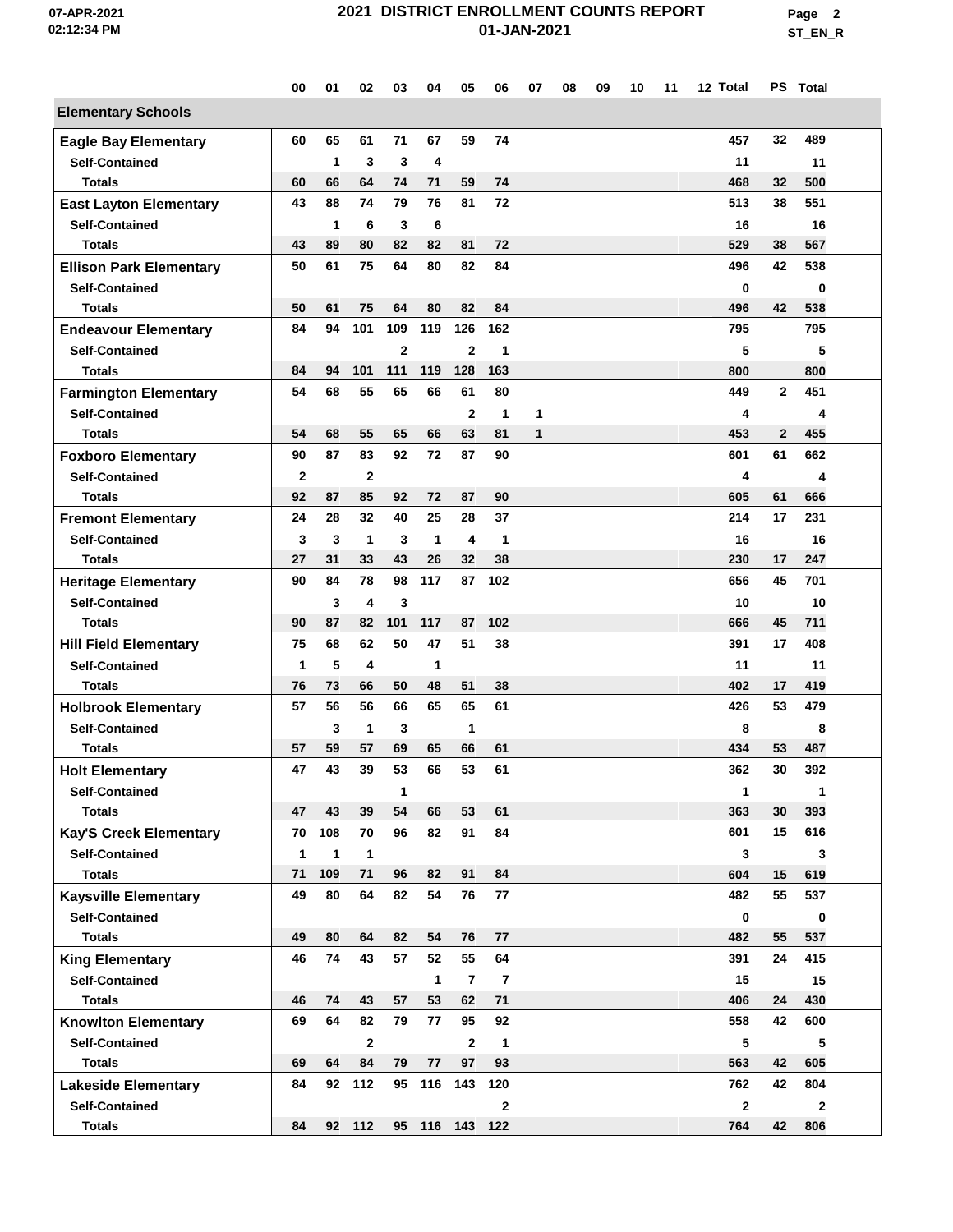**Page 3 ST\_EN\_R**

|                                 | 00           | 01           | 02           | 03                  | 04           | 05             | 06             | 07 | 08 | 09 | 10 | 11 | 12 Total       |              | PS Total       |  |
|---------------------------------|--------------|--------------|--------------|---------------------|--------------|----------------|----------------|----|----|----|----|----|----------------|--------------|----------------|--|
| <b>Elementary Schools</b>       |              |              |              |                     |              |                |                |    |    |    |    |    |                |              |                |  |
| <b>Layton Elementary</b>        | 61           | 55           | 57           | 67                  | 61           | 71             | 58             |    |    |    |    |    | 430            | 28           | 458            |  |
| <b>Self-Contained</b>           |              |              |              | 6                   | $\mathbf{1}$ | 4              | 3              |    |    |    |    |    | 14             |              | 14             |  |
| <b>Totals</b>                   | 61           | 55           | 57           | 73                  | 62           | 75             | 61             |    |    |    |    |    | 444            | 28           | 472            |  |
| <b>Lincoln Elementary</b>       | 65           | 82           | 87           | 68                  | 81           | 79             | 99             |    |    |    |    |    | 561            | 26           | 587            |  |
| <b>Self-Contained</b>           | $\mathbf{2}$ | $\mathbf{2}$ | $\mathbf{2}$ | 1                   |              |                |                |    |    |    |    |    | $\overline{7}$ |              | $\overline{7}$ |  |
| <b>Totals</b>                   | 67           | 84           | 89           | 69                  | 81           | 79             | 99             |    |    |    |    |    | 568            | 26           | 594            |  |
| <b>Meadowbrook Elementary</b>   | 39           | 51           | 37           | 50                  | 49           | 44             | 44             |    |    |    |    |    | 314            | 41           | 355            |  |
| <b>Self-Contained</b>           |              | $\mathbf{2}$ | 3            |                     |              |                |                |    |    |    |    |    | 5              |              | 5              |  |
| <b>Totals</b>                   | 39           | 53           | 40           | 50                  | 49           | 44             | 44             |    |    |    |    |    | 319            | 41           | 360            |  |
| <b>Morgan Elementary</b>        | 80           | 74           | 94           | 88                  | 80           | 111            | 75             |    |    |    |    |    | 602            |              | 602            |  |
| <b>Self-Contained</b>           |              |              |              |                     |              |                |                |    |    |    |    |    | $\bf{0}$       |              | 0              |  |
| <b>Totals</b>                   | 80           | 74           | 94           | 88                  | 80           | 111            | 75             |    |    |    |    |    | 602            |              | 602            |  |
| <b>Mountain View Elementary</b> | 69           | 107          | 95           | 71                  | 100          | 96             | 103            |    |    |    |    |    | 641            | 48           | 689            |  |
| <b>Self-Contained</b>           |              |              |              |                     |              |                |                |    |    |    |    |    | 0              |              | 0              |  |
| <b>Totals</b>                   | 69           | 107          | 95           | 71                  | 100          | 96             | 103            |    |    |    |    |    | 641            | 48           | 689            |  |
| <b>Muir Elementary</b>          | 72           | 97           | 88           | 95                  | 93           | 88             | 104            |    |    |    |    |    | 637            | 1            | 638            |  |
| <b>Self-Contained</b>           |              |              |              |                     |              | 1              |                |    |    |    |    |    | 1              |              | 1              |  |
| Totals                          | 72           | 97           | 88           | 95                  | 93           | 89             | 104            |    |    |    |    |    | 638            | 1            | 639            |  |
| <b>Oak Hills Elementary</b>     | 50           | 62           | 64           | 47                  | 68           | 76             | 55             |    |    |    |    |    | 422            | 3            | 425            |  |
| <b>Self-Contained</b>           | 1            |              |              |                     |              | $\mathbf{2}$   | 5              |    |    |    |    |    | 8              |              | 8              |  |
| <b>Totals</b>                   | 51           | 62           | 64           | 47                  | 68           | 78             | 60             |    |    |    |    |    | 430            | 3            | 433            |  |
| <b>Odyssey Elementary</b>       | 74           | 85           | 70           | 75                  | 73           | 74             | 70             |    |    |    |    |    | 521            | 74           | 595            |  |
| <b>Self-Contained</b>           | 1            |              |              |                     |              |                |                |    |    |    |    |    | 1              | 1            | $\overline{2}$ |  |
| <b>Totals</b>                   | 75           | 85           | 70           | 75                  | 73           | 74             | 70             |    |    |    |    |    | 522            | 75           | 597            |  |
| <b>Orchard Elementary</b>       | 81           | 85           | 73           | 83                  | 86           | 106            | 104            |    |    |    |    |    | 618            |              | 618            |  |
| <b>Self-Contained</b>           |              |              |              |                     | $\mathbf{1}$ |                |                |    |    |    |    |    | 1              |              | 1              |  |
| Totals                          | 81           | 85           | 73           | 83                  | 87           | 106            | 104            |    |    |    |    |    | 619            |              | 619            |  |
| <b>Parkside Elementary</b>      | 59           | 47           | 66           | 59                  | 67           | 65             | 59             |    |    |    |    |    | 422            | 10           | 432            |  |
| <b>Self-Contained</b>           | 1            |              | 5            | 1                   | 1            |                |                |    |    |    |    |    | 8              |              | 8              |  |
| <b>Totals</b>                   | 60           | 47           | 71           | 60                  | 68           | 65             | 59             |    |    |    |    |    | 430            | 10           | 440            |  |
| <b>Reading Elementary</b>       | 60           | 64           | 55           | 59                  | 64           | 77             | 66             |    |    |    |    |    | 445            |              | 445            |  |
| <b>Self-Contained</b>           |              | 1            |              |                     |              | 1              |                |    |    |    |    |    | $\mathbf{2}$   |              | $\mathbf{2}$   |  |
| <b>Totals</b>                   | 60           | 65           | 55           | 59                  | 64           | 78             | 66             |    |    |    |    |    | 447            |              | 447            |  |
| <b>Sand Springs Elementary</b>  | 78           | 90           |              | 102 116 107 109 113 |              |                |                |    |    |    |    |    | 715            |              | 715            |  |
| <b>Self-Contained</b>           |              |              |              | 1                   |              |                |                |    |    |    |    |    | $\mathbf{1}$   |              | 1              |  |
| <b>Totals</b>                   | 78           | 90           | 102          | 117                 | 107          | 109            | 113            |    |    |    |    |    | 716            |              | 716            |  |
| <b>Snow Horse Elementary</b>    | 41           | 60           | 68           | 70                  | 75           | 99             | 86             |    |    |    |    |    | 499            | $\mathbf{2}$ | 501            |  |
| <b>Self-Contained</b>           |              |              |              | $\mathbf{1}$        | $\mathbf{1}$ | $\overline{2}$ | $\overline{7}$ |    |    |    |    |    | 11             |              | 11             |  |
| <b>Totals</b>                   | 41           | 60           | 68           | 71                  | 76           | 101            | 93             |    |    |    |    |    | 510            | $\mathbf{2}$ | 512            |  |
| So Clearfield Elementary        | 49           | 53           | 54           | 66                  | 59           | 50             | 59             |    |    |    |    |    | 390            | 70           | 460            |  |
| <b>Self-Contained</b>           | $\mathbf{2}$ |              | $\mathbf{2}$ | $\mathbf{1}$        | 5            | 3              | $\mathbf{1}$   |    |    |    |    |    | 14             |              | 14             |  |
| <b>Totals</b>                   | 51           | 53           | 56           | 67                  | 64           | 53             | 60             |    |    |    |    |    | 404            | 70           | 474            |  |
| <b>South Weber Elementary</b>   | 85           | 94           | 102          | 103                 | 104          | 117            | 89             |    |    |    |    |    | 694            | 31           | 725            |  |
| <b>Self-Contained</b>           |              |              |              |                     |              |                |                |    |    |    |    |    | 0              |              | 0              |  |
| <b>Totals</b>                   | 85           | 94           | 102          | 103                 | 104          | 117            | 89             |    |    |    |    |    | 694            | 31           | 725            |  |
| <b>Stewart Elementary</b>       | 70           | 78           | 91           | 81                  | 85           | 79             | 88             |    |    |    |    |    | 572            | $\mathbf{1}$ | 573            |  |
| <b>Self-Contained</b>           |              |              |              |                     | 3            | 1              | 5              |    |    |    |    |    | 9              |              | 9              |  |
| <b>Totals</b>                   | 70           | 78           | 91           | 81                  | 88           | 80             | 93             |    |    |    |    |    | 581            | $\mathbf{1}$ | 582            |  |
|                                 |              |              |              |                     |              |                |                |    |    |    |    |    |                |              |                |  |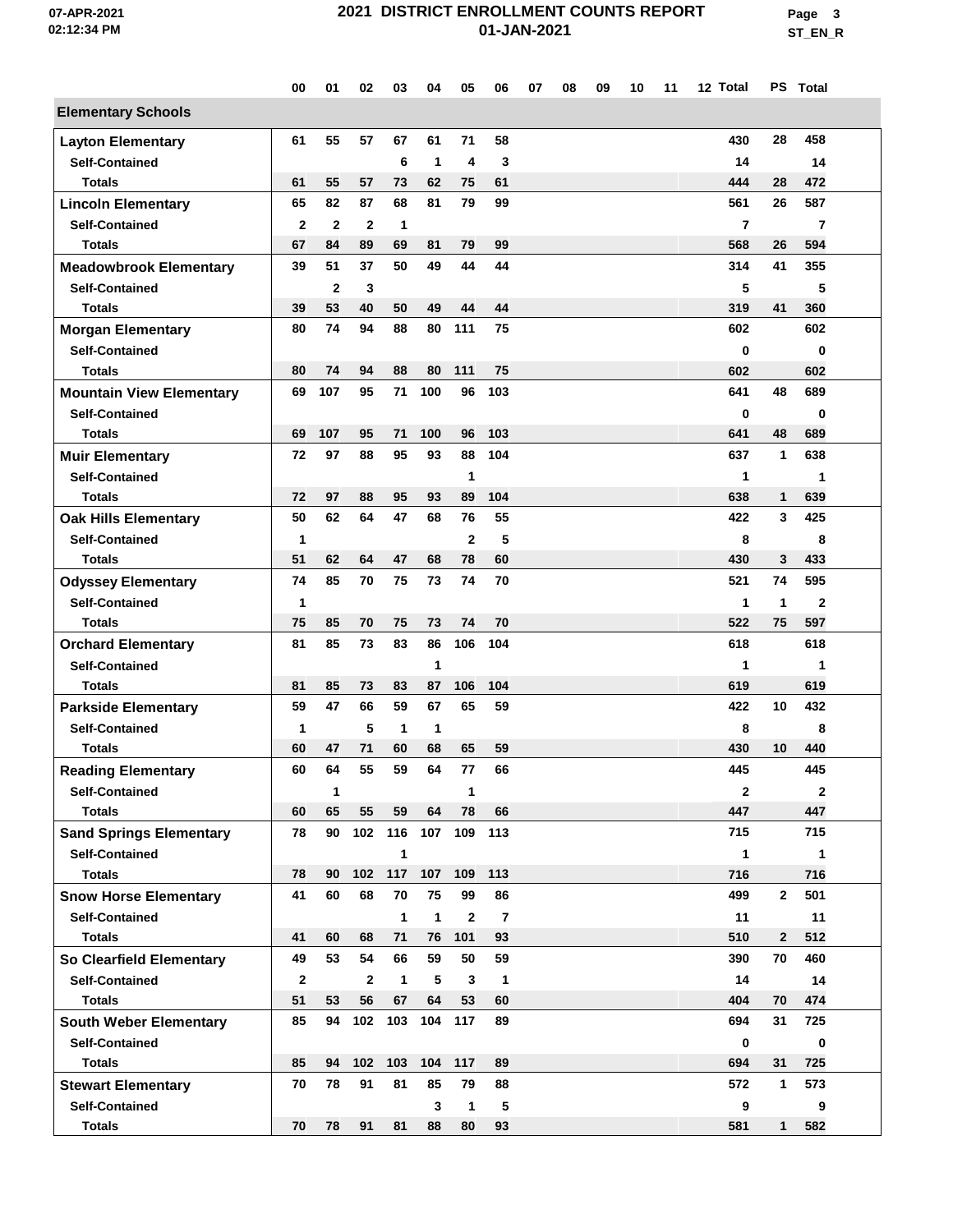**Page 4 ST\_EN\_R**

|                                      | 00           | 01           | 02           | 03  | 04                                 | 05           | 06           | 07           | 08           | 09 | 10 | 11 | 12 Total         |              | PS Total |  |
|--------------------------------------|--------------|--------------|--------------|-----|------------------------------------|--------------|--------------|--------------|--------------|----|----|----|------------------|--------------|----------|--|
| <b>Elementary Schools</b>            |              |              |              |     |                                    |              |              |              |              |    |    |    |                  |              |          |  |
| <b>Sunburst Elementary</b>           | 105          | 96           | 110          | 104 | 82                                 | 97           | 82           |              |              |    |    |    | 676              | $\mathbf{2}$ | 678      |  |
| <b>Self-Contained</b>                |              | 1            |              | 1   | 1                                  |              |              |              |              |    |    |    | 3                |              | 3        |  |
| <b>Totals</b>                        | 105          | 97           | 110          | 105 | 83                                 | 97           | 82           |              |              |    |    |    | 679              | $\mathbf{2}$ | 681      |  |
| <b>Sunset Elementary</b>             | 31           | 38           | 30           | 35  | 36                                 | 42           | 38           |              |              |    |    |    | 250              |              | 250      |  |
| <b>Self-Contained</b>                |              |              |              |     | 5                                  | $\mathbf{2}$ | 5            |              |              |    |    |    | 12               |              | 12       |  |
| <b>Totals</b>                        | 31           | 38           | 30           | 35  | 41                                 | 44           | 43           |              |              |    |    |    | 262              |              | 262      |  |
| <b>Syracuse Elementary</b>           | 96           | 102          | 116          | 99  | 120                                | 137          | 144          |              |              |    |    |    | 814              | 1            | 815      |  |
| <b>Self-Contained</b>                |              | 8            | 6            |     |                                    |              |              |              |              |    |    |    | 14               |              | 14       |  |
| <b>Totals</b>                        | 96           | 110          | 122          | 99  | 120                                | 137          | 144          |              |              |    |    |    | 828              | $\mathbf{1}$ | 829      |  |
| <b>Taylor Elementary</b>             | 56           | 53           | 45           | 51  | 41                                 | 60           | 44           |              |              |    |    |    | 350              | 45           | 395      |  |
| <b>Self-Contained</b>                | 1            | $\mathbf{1}$ | 1            |     |                                    |              |              |              |              |    |    |    | 3                |              | 3        |  |
| <b>Totals</b>                        | 57           | 54           | 46           | 51  | 41                                 | 60           | 44           |              |              |    |    |    | 353              | 45           | 398      |  |
| <b>Tolman Elementary</b>             | 42           | 51           | 51           | 48  | 50                                 | 48           | 40           |              |              |    |    |    | 330              | 51           | 381      |  |
| <b>Self-Contained</b>                |              |              |              | 3   | 3                                  | $\mathbf{2}$ | 3            |              |              |    |    |    | 11               |              | 11       |  |
| <b>Totals</b>                        | 42           | 51           | 51           | 51  | 53                                 | 50           | 43           |              |              |    |    |    | 341              | 51           | 392      |  |
| <b>Vae View Elementary</b>           | 35           | 38           | 39           | 34  | 31                                 | 21           | 38           |              |              |    |    |    | 236              | 41           | 277      |  |
| <b>Self-Contained</b>                |              |              |              | 1   | $\mathbf{2}$                       | 4            | $\mathbf{2}$ |              |              |    |    |    | 9                |              | 9        |  |
| <b>Totals</b>                        | 35           | 38           | 39           | 35  | 33                                 | 25           | 40           |              |              |    |    |    | 245              | 41           | 286      |  |
| <b>Valley View Elementary</b>        | 40           | 48           | 42           | 47  | 57                                 | 68           | 80           |              |              |    |    |    | 382              | 1            | 383      |  |
| <b>Self-Contained</b>                |              |              |              |     |                                    |              |              |              |              |    |    |    | 0                |              | 0        |  |
| <b>Totals</b>                        | 40           | 48           | 42           | 47  | 57                                 | 68           | 80           |              |              |    |    |    | 382              | 1            | 383      |  |
| <b>Wasatch Elementary</b>            | 51           | 51           | 51           | 56  | 46                                 | 45           | 51           |              |              |    |    |    | 351              | 35           | 386      |  |
| <b>Self-Contained</b>                |              |              |              |     |                                    | 3            | $\mathbf{2}$ |              |              |    |    |    | 5                |              | 5        |  |
| <b>Totals</b>                        | 51           | 51           | 51           | 56  | 46                                 | 48           | 53           |              |              |    |    |    | 356              | 35           | 391      |  |
| <b>West Bountiful Elementary</b>     | 66           | 80           | 85           | 84  | 73                                 | 94           | 85           |              |              |    |    |    | 567              |              | 567      |  |
| <b>Self-Contained</b>                |              |              |              | 4   |                                    |              |              |              |              |    |    |    | 4                |              | 4        |  |
| <b>Totals</b>                        | 66           | 80           | 85           | 88  | 73                                 | 94           | 85           |              |              |    |    |    | 571              |              | 571      |  |
| <b>West Clinton Elementary</b>       | 71           | 102          | 91           | 85  | 99                                 | 82           | 95           |              |              |    |    |    | 625              | 20           | 645      |  |
| <b>Self-Contained</b>                |              | 5            | 3            | 4   | $\mathbf 2$                        |              |              |              |              |    |    |    | 14               |              | 14       |  |
| <b>Totals</b>                        | 71           | 107          | 94           | 89  | 101                                | 82           | 95           |              |              |    |    |    | 639              | 20           | 659      |  |
| <b>West Point Elementary</b>         | 94           | 128          | 112          | 130 | 119                                | 124          | 131          |              |              |    |    |    | 838              | 47           | 885      |  |
| <b>Self-Contained</b>                | $\mathbf{2}$ | 1            | 3            | 5   | 1                                  | 3            |              |              |              |    |    |    | 15               |              | 15       |  |
| <b>Totals</b>                        | 96           | 129          | 115          | 135 | 120                                | 127          | 131          |              |              |    |    |    | 853              | 47           | 900      |  |
| <b>Whitesides Elementary</b>         | 38           | 47           | 47           | 38  | 48                                 | 46           | 37           |              |              |    |    |    | 301              | 21           | 322      |  |
| <b>Self-Contained</b>                |              |              | 1            |     |                                    |              | $\mathbf 2$  |              |              |    |    |    | 3                |              | 3        |  |
| <b>Totals</b>                        | 38           | 47           | 48           | 38  | 48                                 | 46           | 39           |              |              |    |    |    | 304              | 21           | 325      |  |
| <b>Windridge Elementary</b>          | 57           | 81           | 71           | 70  | 68                                 | 62           | 93           |              |              |    |    |    | 502              | 14           | 516      |  |
| <b>Self-Contained</b>                | $\mathbf{1}$ | $\mathbf{2}$ | $\mathbf{1}$ |     |                                    |              |              |              | 1            |    |    |    | 5                |              | 5        |  |
| <b>Totals</b>                        | 58           | 83           | 72           | 70  | 68                                 | 62           | 93           |              | $\mathbf{1}$ |    |    |    | 507              | 14           | 521      |  |
| <b>Woods Cross Elementary</b>        | 62           | 69           | 57           | 55  | 64                                 | 68           | 76           |              |              |    |    |    | 451              | 15           | 466      |  |
| <b>Self-Contained</b>                |              | $\mathbf{2}$ | 4            | 3   | 8                                  | 3            | $\mathbf{1}$ |              |              |    |    |    | 21               |              | 21       |  |
| <b>Totals</b>                        | 62           | 71           | 61           | 58  | 72                                 | 71           | 77           |              |              |    |    |    | 472              | 15           | 487      |  |
| <b>Elementary Schools Reg Totals</b> |              |              |              |     | 4016 4412 4451 4463 4530 4795 4883 |              |              |              |              |    |    |    | 31550 1594 33144 |              |          |  |
| <b>Elementary Schools SC Totals</b>  | 34           | 57           | 70           | 74  | 71                                 | 65           | 64           | 1            | 1            |    |    |    | 437              | 1            | 438      |  |
| <b>Elementary Schools Totals</b>     |              |              |              |     | 4050 4469 4521 4537 4601 4860 4947 |              |              | $\mathbf{1}$ | $\mathbf{1}$ |    |    |    | 31987 1595 33582 |              |          |  |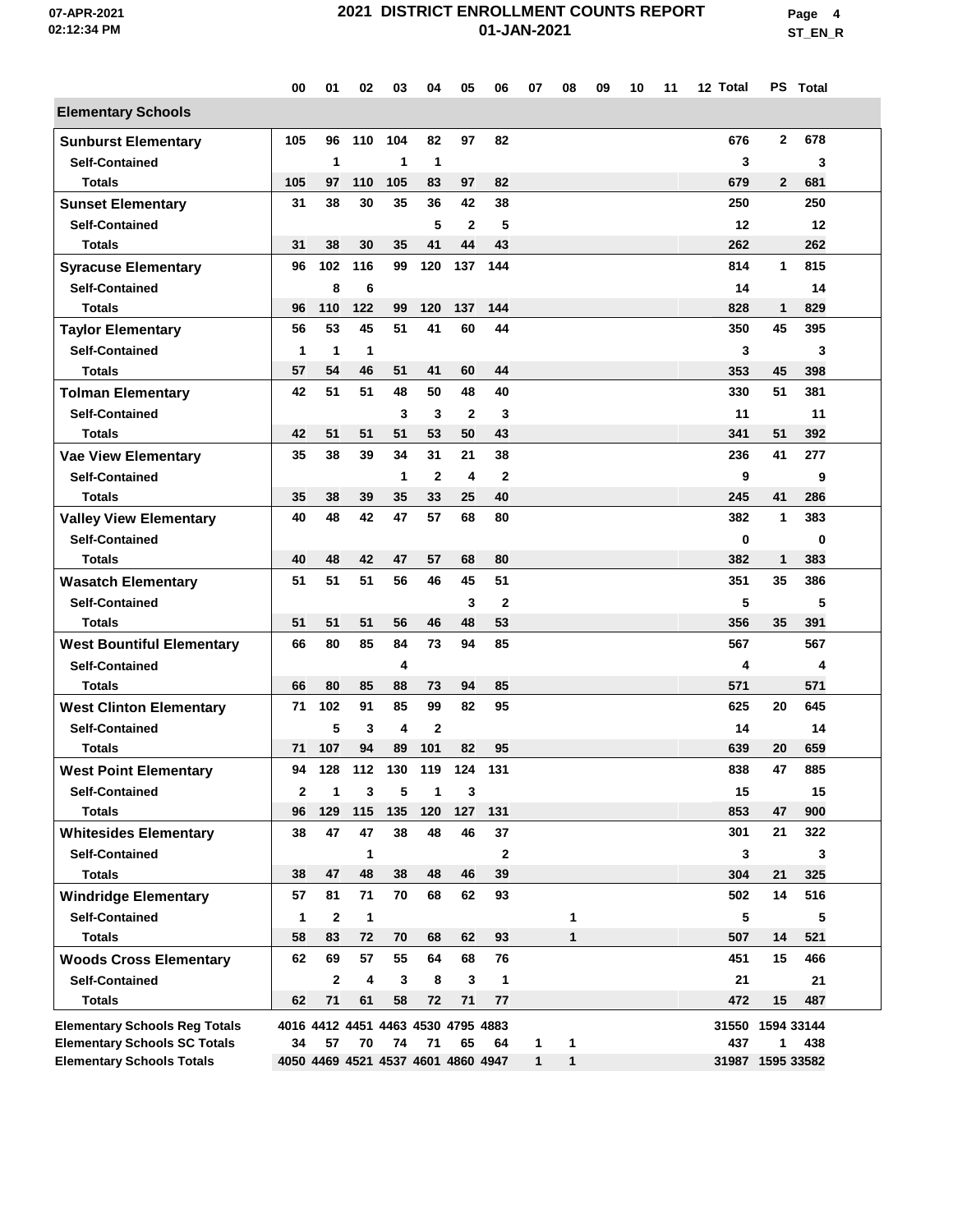**Page 5 ST\_EN\_R**

|                              | 00 | 01 | 02 | 03 | 04 | 05 | 06 | 07             | 08             | 09           | 10 | 11 | 12 Total       | PS Total     |  |
|------------------------------|----|----|----|----|----|----|----|----------------|----------------|--------------|----|----|----------------|--------------|--|
| <b>Junior High Schools</b>   |    |    |    |    |    |    |    |                |                |              |    |    |                |              |  |
| <b>Bountiful Jr High</b>     |    |    |    |    |    |    |    | 204            | 199            | 177          |    |    | 580            | 580          |  |
| <b>Self-Contained</b>        |    |    |    |    |    |    |    | 3              | 4              | $\mathbf{2}$ |    |    | 9              | 9            |  |
| <b>Totals</b>                |    |    |    |    |    |    |    | 207            | 203            | 179          |    |    | 589            | 589          |  |
| <b>Centennial Jr High</b>    |    |    |    |    |    |    |    | 312            | 287            | 319          |    |    | 918            | 918          |  |
| <b>Self-Contained</b>        |    |    |    |    |    |    |    | 3              | 1              | 1            |    |    | 5              | 5            |  |
| <b>Totals</b>                |    |    |    |    |    |    |    | 315            | 288            | 320          |    |    | 923            | 923          |  |
| Centerville Jr High          |    |    |    |    |    |    |    | 292            | 308            | 306          |    |    | 906            | 906          |  |
| <b>Self-Contained</b>        |    |    |    |    |    |    |    |                |                |              |    |    | 0              | 0            |  |
| <b>Totals</b>                |    |    |    |    |    |    |    | 292            | 308            | 306          |    |    | 906            | 906          |  |
| <b>Central Davis Jr High</b> |    |    |    |    |    |    |    | 304            | 289            | 269          |    |    | 862            | 862          |  |
| <b>Self-Contained</b>        |    |    |    |    |    |    |    | $\mathbf{2}$   |                |              |    |    | $\mathbf{2}$   | $\mathbf{2}$ |  |
| <b>Totals</b>                |    |    |    |    |    |    |    | 306            | 289            | 269          |    |    | 864            | 864          |  |
| <b>Fairfield Jr High</b>     |    |    |    |    |    |    |    | 319            | 314            | 268          |    |    | 901            | 901          |  |
| <b>Self-Contained</b>        |    |    |    |    |    |    |    | $\overline{2}$ | $\overline{7}$ | 6            |    |    | 15             | 15           |  |
| <b>Totals</b>                |    |    |    |    |    |    |    | 321            | 321            | 274          |    |    | 916            | 916          |  |
| <b>Farmington Jr High</b>    |    |    |    |    |    |    |    | 415            | 385            | 379          |    |    | 1179           | 1179         |  |
| <b>Self-Contained</b>        |    |    |    |    |    |    |    | 4              | $\mathbf 2$    | 5            |    |    | 11             | 11           |  |
| <b>Totals</b>                |    |    |    |    |    |    |    | 419            | 387            | 384          |    |    | 1190           | 1190         |  |
| Kaysville Jr High            |    |    |    |    |    |    |    | 298            | 329            | 337          |    |    | 964            | 964          |  |
| <b>Self-Contained</b>        |    |    |    |    |    |    |    |                | 1              | $\mathbf{2}$ |    |    | 3              | 3            |  |
| <b>Totals</b>                |    |    |    |    |    |    |    | 298            | 330            | 339          |    |    | 967            | 967          |  |
| Legacy Jr High               |    |    |    |    |    |    |    | 340            | 346            | 377          |    |    | 1063           | 1063         |  |
| <b>Self-Contained</b>        |    |    |    |    |    |    |    | 3              | 1              | 3            |    |    | $\overline{7}$ | 7            |  |
| <b>Totals</b>                |    |    |    |    |    |    |    | 343            | 347            | 380          |    |    | 1070           | 1070         |  |
| Millcreek Jr High            |    |    |    |    |    |    |    | 211            | 235            | 186          |    |    | 632            | 632          |  |
| <b>Self-Contained</b>        |    |    |    |    |    |    |    | 1              | $\overline{2}$ | 3            |    |    | 6              | 6            |  |
| <b>Totals</b>                |    |    |    |    |    |    |    |                | 212 237        | 189          |    |    | 638            | 638          |  |
| <b>Mueller Park Jr High</b>  |    |    |    |    |    |    |    | 330            | 368            | 329          |    |    | 1027           | 1027         |  |
| <b>Self-Contained</b>        |    |    |    |    |    |    |    |                | $\mathbf 2$    | 1            |    |    | 3              | 3            |  |
| <b>Totals</b>                |    |    |    |    |    |    |    | 330            | 370            | 330          |    |    | 1030           | 1030         |  |
| North Davis Jr High          |    |    |    |    |    |    |    | 274            | 280            | 249          |    |    | 803            | 803          |  |
| <b>Self-Contained</b>        |    |    |    |    |    |    |    | 7              | 10             | 9            |    |    | 26             | 26           |  |
| <b>Totals</b>                |    |    |    |    |    |    |    | 281            | 290            | 258          |    |    | 829            | 829          |  |
| North Layton Jr High         |    |    |    |    |    |    |    | 317            | 293            | 305          |    |    | 915            | 915          |  |
| <b>Self-Contained</b>        |    |    |    |    |    |    |    | $\mathbf{2}$   | 5              | 4            |    |    | 11             | 11           |  |
| <b>Totals</b>                |    |    |    |    |    |    |    | 319            | 298            | 309          |    |    | 926            | 926          |  |
| Shoreline Jr High            |    |    |    |    |    |    |    | 391            | 351            | 346          |    |    | 1088           | 1088         |  |
| <b>Self-Contained</b>        |    |    |    |    |    |    |    | $\mathbf{1}$   | 4              | 4            |    |    | 9              | 9            |  |
| <b>Totals</b>                |    |    |    |    |    |    |    |                | 392 355        | 350          |    |    | 1097           | 1097         |  |
| South Davis Jr High          |    |    |    |    |    |    |    | 330            | 308            | 327          |    |    | 965            | 965          |  |
| <b>Self-Contained</b>        |    |    |    |    |    |    |    | $\overline{7}$ | 4              | 1            |    |    | 12             | 12           |  |
| <b>Totals</b>                |    |    |    |    |    |    |    | 337            | 312            | 328          |    |    | 977            | 977          |  |
| <b>Sunset Jr High</b>        |    |    |    |    |    |    |    |                | 270 273        | 275          |    |    | 818            | 818          |  |
| <b>Self-Contained</b>        |    |    |    |    |    |    |    | 9              | 1              | $\mathbf{1}$ |    |    | 11             | 11           |  |
| <b>Totals</b>                |    |    |    |    |    |    |    | 279            |                | 274 276      |    |    | 829            | 829          |  |
| <b>Syracuse Jr High</b>      |    |    |    |    |    |    |    | 419            | 406            | 412          |    |    | 1237           | 1237         |  |
| <b>Self-Contained</b>        |    |    |    |    |    |    |    | 3              | 5              | 3            |    |    | 11             | 11           |  |
| <b>Totals</b>                |    |    |    |    |    |    |    |                | 422 411 415    |              |    |    | 1248           | 1248         |  |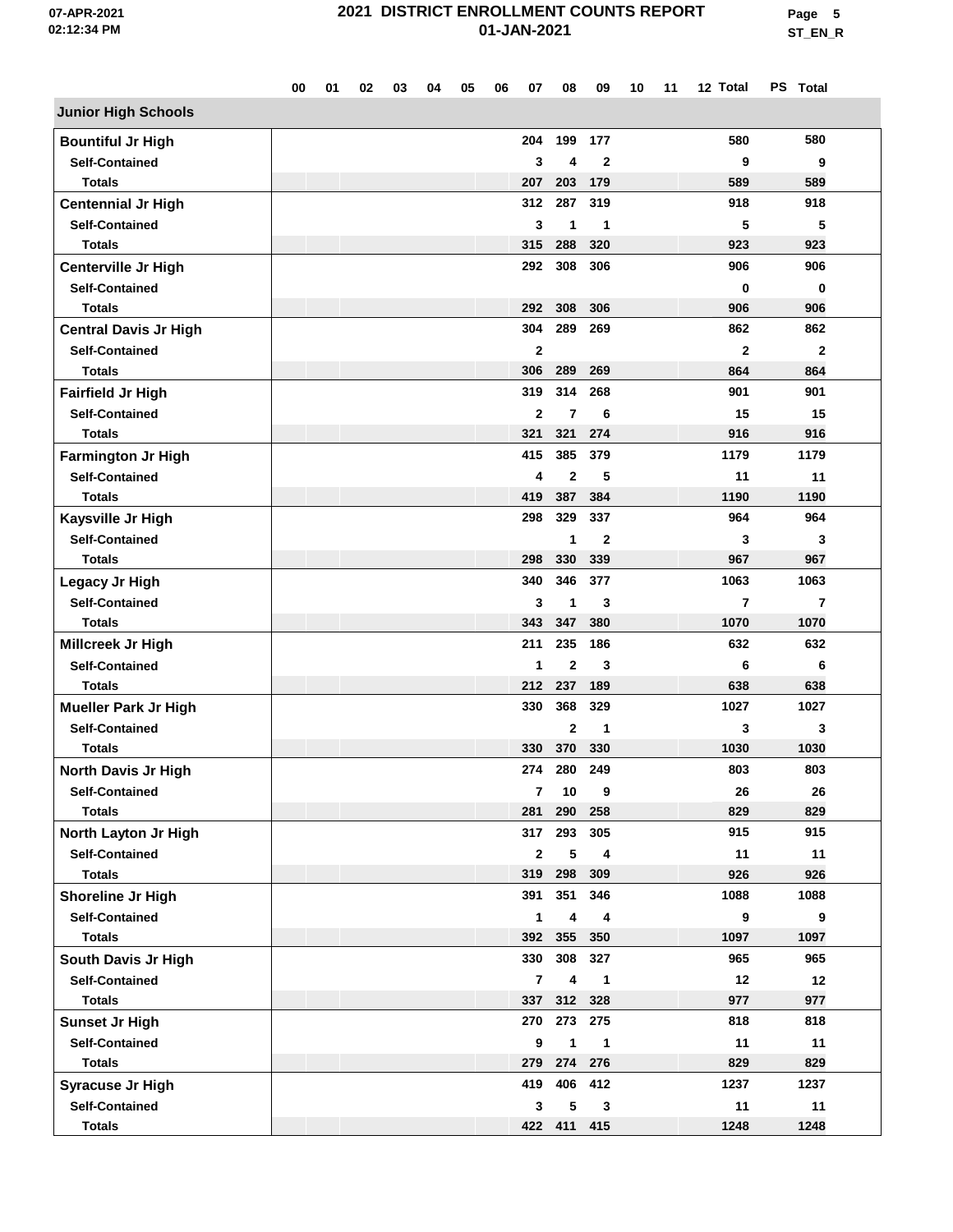**Page 6 ST\_EN\_R**

|                                   | 00 | 01 | 02 | 03 | 04 | 05 | 06 | 07  | 08             | 09  | 10 | 11 | 12 Total | PS Total |  |
|-----------------------------------|----|----|----|----|----|----|----|-----|----------------|-----|----|----|----------|----------|--|
| <b>Junior High Schools</b>        |    |    |    |    |    |    |    |     |                |     |    |    |          |          |  |
| <b>West Point Jr High</b>         |    |    |    |    |    |    |    | 436 | 417            | 439 |    |    | 1292     | 1292     |  |
| <b>Self-Contained</b>             |    |    |    |    |    |    |    | 3   | 3              | 11  |    |    | 17       | 17       |  |
| <b>Totals</b>                     |    |    |    |    |    |    |    | 439 | 420            | 450 |    |    | 1309     | 1309     |  |
| Junior High Schools Reg Totals    |    |    |    |    |    |    |    |     | 5462 5388 5300 |     |    |    | 16150    | 16150    |  |
| Junior High Schools SC Totals     |    |    |    |    |    |    |    | 50  | 52             | 56  |    |    | 158      | 158      |  |
| <b>Junior High Schools Totals</b> |    |    |    |    |    |    |    |     | 5512 5440 5356 |     |    |    | 16308    | 16308    |  |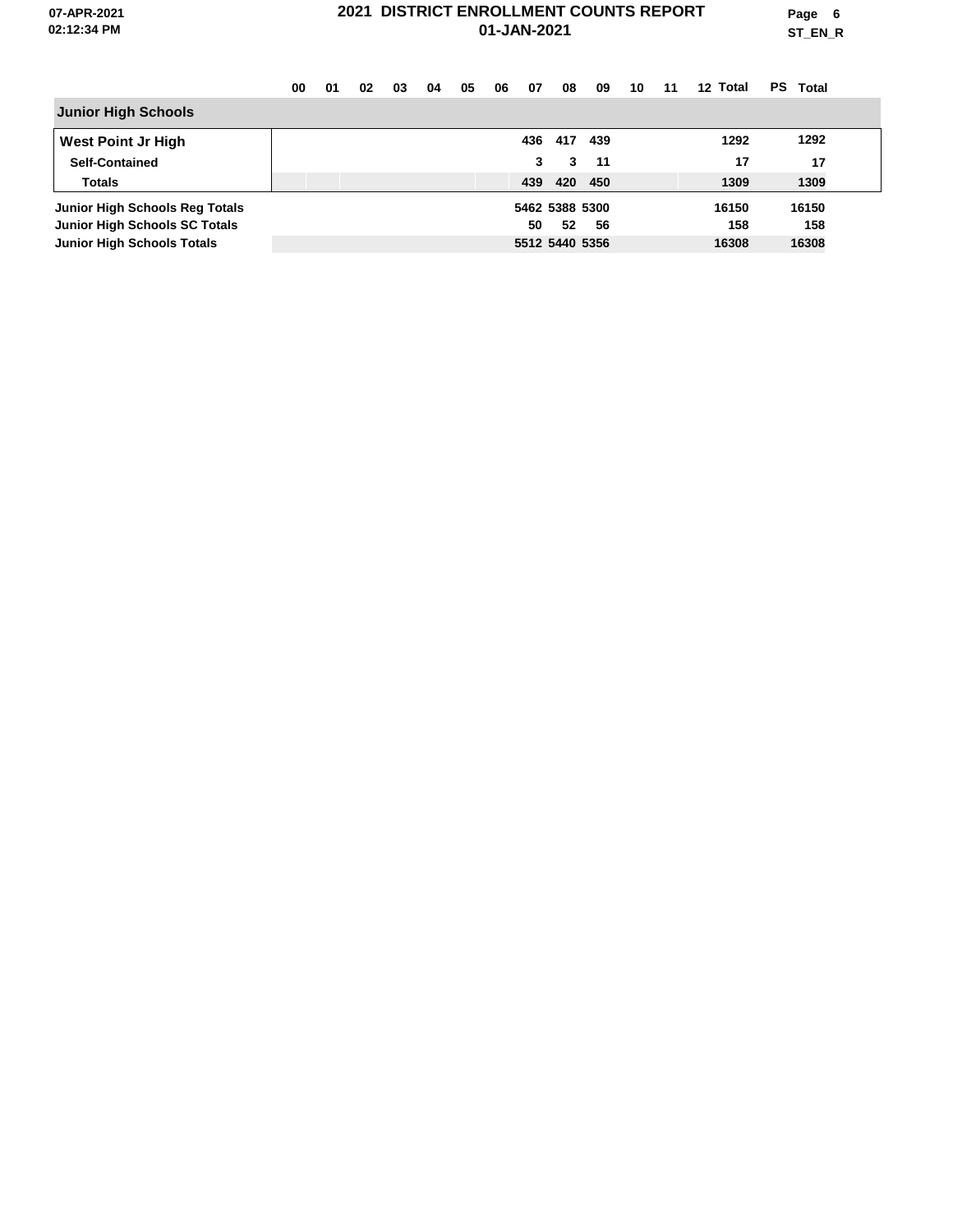|                                | 00 | 01 | 02 | 03 | 04 | 05 | 06 | 07 | 08 | 09           | 10             | 11             |                        | 12 Total             | PS Total |       |  |
|--------------------------------|----|----|----|----|----|----|----|----|----|--------------|----------------|----------------|------------------------|----------------------|----------|-------|--|
| <b>High Schools</b>            |    |    |    |    |    |    |    |    |    |              |                |                |                        |                      |          |       |  |
| <b>Bountiful High School</b>   |    |    |    |    |    |    |    |    |    |              | 468            | 414            |                        | 446 1328             |          | 1328  |  |
| <b>Self-Contained</b>          |    |    |    |    |    |    |    |    |    |              | 6              | 3              | 5                      | 14                   |          | 14    |  |
| <b>Totals</b>                  |    |    |    |    |    |    |    |    |    |              | 474            | 417            |                        | 451 1342             |          | 1342  |  |
| <b>Clearfield High School</b>  |    |    |    |    |    |    |    |    |    |              | 618            | 653            |                        | 587 1858             |          | 1858  |  |
| <b>Self-Contained</b>          |    |    |    |    |    |    |    |    |    |              | 9              | 13             | 13                     | 35                   |          | 35    |  |
| <b>Totals</b>                  |    |    |    |    |    |    |    |    |    |              | 627            | 666            |                        | 600 1893             |          | 1893  |  |
| <b>Davis High School</b>       |    |    |    |    |    |    |    |    |    |              | 648            | 716            |                        | 627 1991             |          | 1991  |  |
| <b>Self-Contained</b>          |    |    |    |    |    |    |    |    |    |              | 3              | 5              | $\mathbf{2}$           | 10                   |          | 10    |  |
| <b>Totals</b>                  |    |    |    |    |    |    |    |    |    |              | 651            | 721            | 629                    | 2001                 |          | 2001  |  |
| <b>Farmington High School</b>  |    |    |    |    |    |    |    |    |    |              | 676            | 600            |                        | 616 1892             |          | 1892  |  |
| <b>Self-Contained</b>          |    |    |    |    |    |    |    |    |    | $\mathbf{2}$ | 5              | $\overline{2}$ | 3                      | 12                   |          | 12    |  |
| <b>Totals</b>                  |    |    |    |    |    |    |    |    |    | $\mathbf{2}$ | 681            | 602            |                        | 619 1904             |          | 1904  |  |
| <b>Layton High School</b>      |    |    |    |    |    |    |    |    |    |              | 709            | 696            |                        | 570 1975             |          | 1975  |  |
| <b>Self-Contained</b>          |    |    |    |    |    |    |    |    |    |              | $\overline{7}$ | 3              | 11                     | 21                   |          | 21    |  |
| <b>Totals</b>                  |    |    |    |    |    |    |    |    |    |              | 716            | 699            |                        | 581 1996             |          | 1996  |  |
| <b>Northridge High School</b>  |    |    |    |    |    |    |    |    |    |              | 607            | 593            |                        | 485 1685             |          | 1685  |  |
| <b>Self-Contained</b>          |    |    |    |    |    |    |    |    |    |              | 8              | 9              | 9                      | 26                   |          | 26    |  |
| <b>Totals</b>                  |    |    |    |    |    |    |    |    |    |              | 615            | 602            |                        | 494 1711             |          | 1711  |  |
| <b>Syracuse High School</b>    |    |    |    |    |    |    |    |    |    |              | 775            | 730            |                        | 639 2144             |          | 2144  |  |
| <b>Self-Contained</b>          |    |    |    |    |    |    |    |    |    |              | 14             | 10             | 18                     | 42                   |          | 42    |  |
| <b>Totals</b>                  |    |    |    |    |    |    |    |    |    |              | 789            | 740            |                        | 657 2186             |          | 2186  |  |
| <b>Viewmont High School</b>    |    |    |    |    |    |    |    |    |    |              | 450            | 462            |                        | 432 1344             |          | 1344  |  |
| <b>Self-Contained</b>          |    |    |    |    |    |    |    |    |    |              |                | $\overline{7}$ | $\overline{2}$         | 9                    |          | 9     |  |
| <b>Totals</b>                  |    |    |    |    |    |    |    |    |    |              | 450            | 469            |                        | 434 1353             |          | 1353  |  |
| <b>Woods Cross High School</b> |    |    |    |    |    |    |    |    |    |              | 466            | 497            |                        | 443 1406             |          | 1406  |  |
| <b>Self-Contained</b>          |    |    |    |    |    |    |    |    |    |              |                | 1              | $\mathbf{2}$           | 3                    |          | 3     |  |
| <b>Totals</b>                  |    |    |    |    |    |    |    |    |    |              | 466            | 498            |                        | 445 1409             |          | 1409  |  |
| <b>High Schools Reg Totals</b> |    |    |    |    |    |    |    |    |    |              |                |                |                        | 5417 5361 4845 15623 |          | 15623 |  |
| <b>High Schools SC Totals</b>  |    |    |    |    |    |    |    |    |    | 2            | 52             | 53             | 65                     | 172                  |          | 172   |  |
| <b>High Schools Totals</b>     |    |    |    |    |    |    |    |    |    |              |                |                | 2 5469 5414 4910 15795 |                      |          | 15795 |  |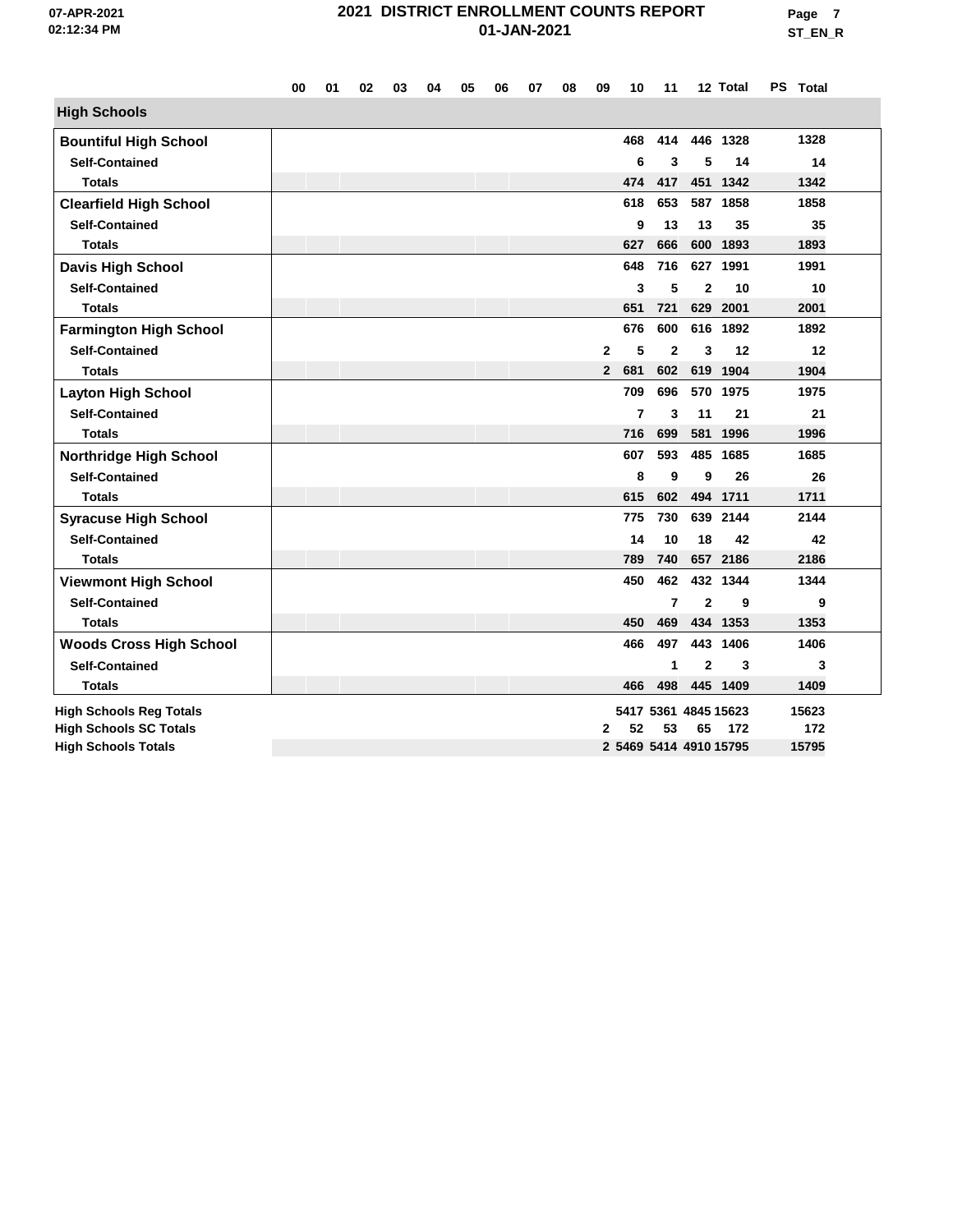**Page 8 ST\_EN\_R**

|                                    | 00             | 01  | 02              | 03             | 04              | 05             | 06           | 07             | 08           | 09             | 10                      | 11              |                | 12 Total       |              | PS Total       |  |
|------------------------------------|----------------|-----|-----------------|----------------|-----------------|----------------|--------------|----------------|--------------|----------------|-------------------------|-----------------|----------------|----------------|--------------|----------------|--|
| <b>Specialty Locations</b>         |                |     |                 |                |                 |                |              |                |              |                |                         |                 |                |                |              |                |  |
| <b>Canyon Heights</b>              | 15             | 17  | 11              |                |                 |                |              |                |              |                |                         |                 |                | 43             | 217          | 260            |  |
| <b>Self-Contained</b>              |                |     |                 |                |                 |                |              |                |              |                |                         |                 |                | 0              |              | $\mathbf 0$    |  |
| <b>Totals</b>                      | 15             | 17  | 11              |                |                 |                |              |                |              |                |                         |                 |                | 43             | 217          | 260            |  |
| Davis 745                          |                |     |                 |                |                 |                |              |                |              | $\mathbf{2}$   | 6                       | 10              | 4              | 22             |              | 22             |  |
| <b>Self-Contained</b>              |                |     |                 |                |                 |                |              |                |              |                |                         |                 |                | 0              |              | 0              |  |
| <b>Totals</b>                      |                |     |                 |                |                 |                |              |                |              | $\overline{2}$ | 6                       | 10              | 4              | 22             |              | 22             |  |
| Davis 810 Matt                     |                |     | $\mathbf{1}$    |                | $\mathbf{2}$    | 1              | 3            |                |              |                |                         |                 |                | $\overline{7}$ |              | $\overline{7}$ |  |
| <b>Self-Contained</b>              |                |     |                 |                |                 |                |              |                |              |                |                         |                 |                | 0              |              | 0              |  |
| <b>Totals</b>                      |                |     | 1               |                | $\mathbf{2}$    | 1              | 3            |                |              |                |                         |                 |                | $\overline{7}$ |              | 7              |  |
| Davis 811                          |                |     |                 |                |                 |                |              | $\mathbf{3}$   | $\mathbf{2}$ | 4              | 1                       | $\mathbf{1}$    |                | 11             |              | 11             |  |
| <b>Self-Contained</b>              |                |     |                 |                |                 |                |              |                |              | 1              |                         |                 |                | 1              |              | 1              |  |
| <b>Totals</b>                      |                |     |                 |                |                 |                |              | 3              | $\mathbf 2$  | 5              | 1                       | $\mathbf{1}$    |                | 12             |              | 12             |  |
| <b>Davis Connect</b>               |                |     |                 |                |                 |                |              | 433            | 522          | 455            | 335                     | 326             |                | 208 2279       |              | 2279           |  |
| <b>Self-Contained</b>              |                |     |                 |                |                 |                |              | 10             | 9            | 5              | 5                       | $\mathbf{2}$    | 1              | 32             |              | 32             |  |
| <b>Totals</b>                      |                |     |                 |                |                 |                |              | 443            | 531          | 460            | 340                     | 328             | 209            | 2311           |              | 2311           |  |
| <b>Davis Connect Elementary</b>    | 445            | 449 | 506             | 475            | 472             | 483            | 491          |                |              |                |                         |                 |                | 3321           |              | 3321           |  |
| <b>Self-Contained</b>              | 1              | 6   | 5               | 5              | 11              | 9              | 9            |                |              |                |                         |                 |                | 46             |              | 46             |  |
| <b>Totals</b>                      | 446            | 455 | 511             | 480            | 483             | 492            | 500          |                |              |                |                         |                 |                | 3367           |              | 3367           |  |
| <b>Diagnostic Center</b>           | 1              |     |                 |                |                 |                |              |                |              |                |                         |                 |                | 1              |              | 1              |  |
| <b>Self-Contained</b>              |                |     |                 |                |                 |                |              |                |              |                |                         |                 |                | 0              |              | 0              |  |
| <b>Totals</b>                      | $\mathbf{1}$   |     |                 |                |                 |                |              |                |              |                |                         |                 |                | 1              |              | 1              |  |
| <b>Family Enrichment Center</b>    |                |     |                 |                |                 |                |              |                |              |                |                         |                 |                | $\bf{0}$       | 257          | 257            |  |
| <b>Self-Contained</b>              |                |     |                 |                |                 |                |              |                |              |                |                         |                 |                | 0              |              | 0              |  |
| <b>Totals</b>                      |                |     |                 |                |                 |                |              |                |              |                |                         |                 |                | 0              | 257          | 257            |  |
| <b>Home Instruction- Elem</b>      | 1              |     |                 |                |                 | 1              |              |                |              |                |                         |                 |                | $\mathbf{2}$   | 1            | 3              |  |
| <b>Self-Contained</b>              | 1              |     |                 | 1              |                 |                |              |                |              |                |                         |                 |                | $\mathbf{2}$   |              | 2              |  |
| <b>Totals</b>                      | $\overline{2}$ |     |                 | 1              |                 | 1              |              |                |              |                |                         |                 |                | 4              | $\mathbf{1}$ | 5              |  |
| <b>Home Instruction- Secondary</b> |                |     |                 |                |                 |                |              | 1              |              |                |                         |                 |                | 1              |              | 1              |  |
| <b>Self-Contained</b>              |                |     |                 |                |                 |                |              |                |              |                |                         | 1               | 3              | 4              |              | 4              |  |
| <b>Totals</b>                      |                |     |                 |                |                 |                |              | 1              |              |                |                         | 1               | 3              | 5              |              | 5              |  |
| <b>Mountain High School</b>        |                |     |                 |                |                 |                |              |                |              |                |                         | 82              | 137            | 219            |              | 219            |  |
| <b>Self-Contained</b>              |                |     |                 |                |                 |                |              |                |              |                |                         |                 |                | $\bf{0}$       |              | 0              |  |
| <b>Totals</b>                      |                |     |                 |                |                 |                |              |                |              |                |                         |                 | 82 137         | 219            |              | 219            |  |
| <b>Northern Utah Counseling</b>    |                |     | $\mathbf{1}$    |                | $\mathbf{2}$    |                | $\mathbf{2}$ |                |              |                |                         |                 |                | 5              |              | 5              |  |
| <b>Self-Contained</b>              |                |     |                 |                |                 | 2              | $\mathbf{1}$ |                |              |                |                         |                 |                | 3              |              | 3              |  |
| <b>Totals</b>                      |                |     | $\mathbf{1}$    |                | $\mathbf{2}$    | $\mathbf{2}$   | 3            |                |              |                |                         |                 |                | 8              |              | 8              |  |
| <b>Private Schools</b>             | 6              |     | 5               | $\mathbf{2}$   | $5\phantom{.0}$ | $\mathbf{2}$   | $\mathbf 1$  | $\mathbf{2}$   | $\mathbf{1}$ | $\mathbf 2$    | $\mathbf{2}$            |                 | $\mathbf{2}$   | 30             | 3            | 33             |  |
| <b>Self-Contained</b>              |                |     |                 |                |                 |                |              |                |              |                |                         |                 |                | 0              |              | $\mathbf 0$    |  |
| <b>Totals</b>                      | 6              |     | $5\phantom{.0}$ | $\overline{2}$ | $5\phantom{.0}$ | $\overline{2}$ | 1            | $\mathbf{2}$   | $\mathbf 1$  | $\mathbf{2}$   | $\mathbf{2}$            |                 | $\mathbf{2}$   | 30             | $\mathbf{3}$ | 33             |  |
| <b>Renaissance Academy</b>         |                |     |                 |                |                 |                | 1            |                | $\mathbf{1}$ | $\mathbf{1}$   | $\overline{\mathbf{4}}$ | 1               | $\overline{2}$ | 10             |              | 10             |  |
| <b>Self-Contained</b>              |                |     |                 |                |                 |                |              |                |              |                |                         |                 |                | $\bf{0}$       |              | $\mathbf 0$    |  |
| <b>Totals</b>                      |                |     |                 |                |                 |                | 1            |                | $\mathbf{1}$ | $\mathbf{1}$   | 4                       | $\mathbf{1}$    | $\mathbf{2}$   | 10             |              | 10             |  |
| <b>Renaissance Academy F</b>       |                |     |                 |                |                 |                |              |                |              |                |                         |                 | 3              | 3              |              | 3              |  |
| <b>Self-Contained</b>              |                |     |                 |                |                 |                |              |                |              |                |                         |                 |                | 0              |              | 0              |  |
| <b>Totals</b>                      |                |     |                 |                |                 |                |              |                |              |                |                         |                 | 3              | 3              |              | 3              |  |
| <b>Renaissance Academy G</b>       |                |     |                 |                |                 |                | $\mathbf{1}$ | 6              | 3            | $\overline{7}$ | 9                       | $5\phantom{.0}$ | $\overline{7}$ | 38             |              | 38             |  |
| <b>Self-Contained</b>              |                |     |                 |                |                 |                | $\mathbf{2}$ | $\mathbf{1}$   |              |                |                         |                 |                | 3              |              | 3              |  |
| Totals                             |                |     |                 |                |                 |                | 3            | $\overline{7}$ | 3            | 7              | 9                       | 5               | $\overline{7}$ | 41             |              | 41             |  |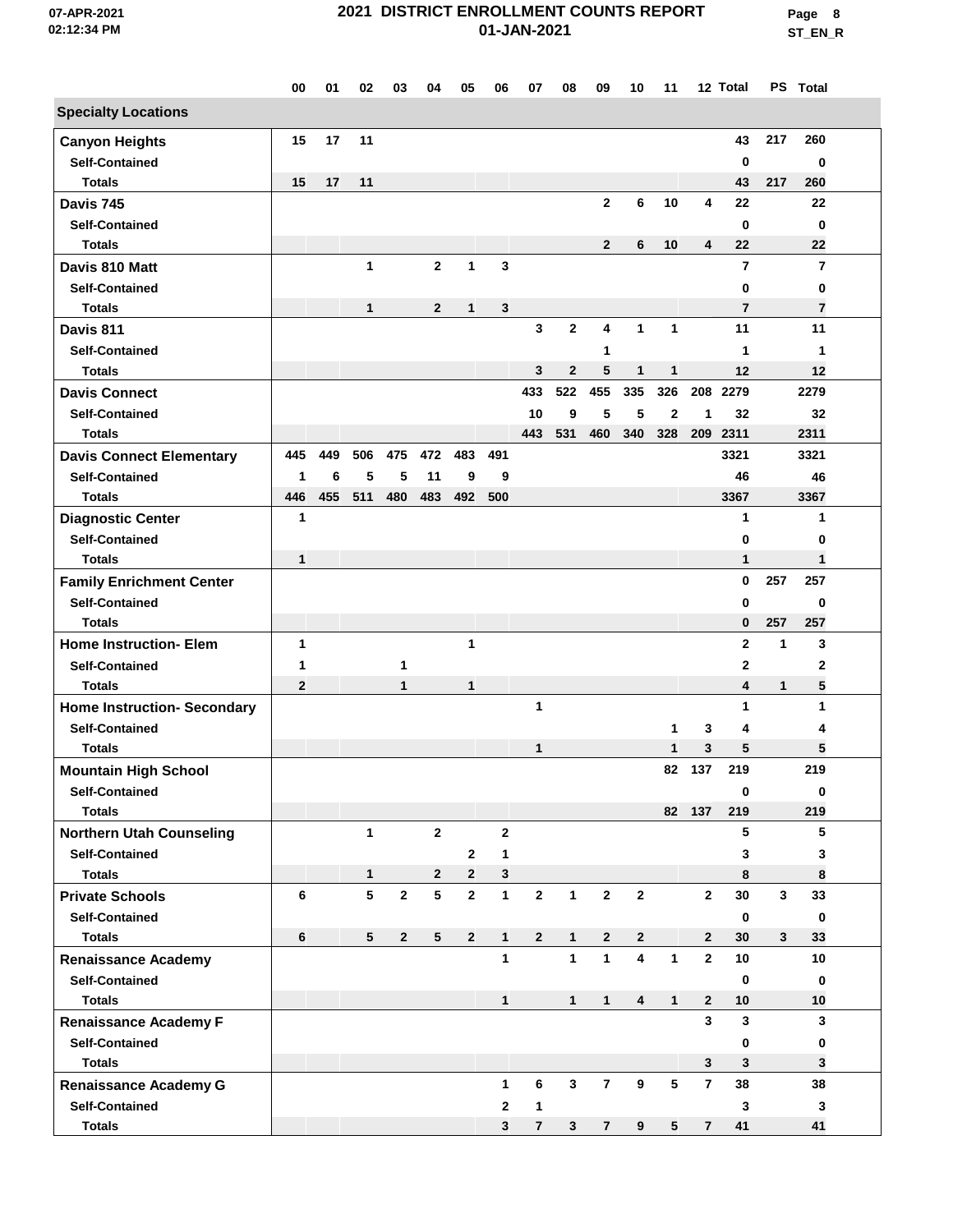**Page 9 ST\_EN\_R**

|                                       | 00           | 01  | 02  | 03  | 04  | 05  | 06  | 07  | 08  | 09  | 10  | 11  | 12 <sup>12</sup> | Total | <b>PS</b> | Total |  |
|---------------------------------------|--------------|-----|-----|-----|-----|-----|-----|-----|-----|-----|-----|-----|------------------|-------|-----------|-------|--|
| <b>Specialty Locations</b>            |              |     |     |     |     |     |     |     |     |     |     |     |                  |       |           |       |  |
| <b>Renaissance Academy Y</b>          |              |     |     |     |     |     |     |     |     | 1   | 3   | 1   | 4                | 9     |           | 9     |  |
| <b>Self-Contained</b>                 |              |     |     |     |     |     |     |     |     |     |     |     |                  | 0     |           | 0     |  |
| <b>Totals</b>                         |              |     |     |     |     |     |     |     |     | 1   | 3   | 1   | 4                | 9     |           | 9     |  |
| <b>Vista Education Campus</b>         |              |     |     |     |     |     |     |     |     |     |     |     | 65               | 65    |           | 65    |  |
| <b>Self-Contained</b>                 |              |     |     |     |     |     |     |     |     |     |     |     | 139              | 139   |           | 139   |  |
| <b>Totals</b>                         |              |     |     |     |     |     |     |     |     |     |     |     | 204              | 204   |           | 204   |  |
| <b>Specialty Locations Reg Totals</b> | 468          | 466 | 524 | 477 | 481 | 487 | 499 | 445 | 529 | 472 | 508 | 555 | 541              | 6452  | 478       | 6930  |  |
| <b>Specialty Locations SC Totals</b>  | $\mathbf{2}$ | 6   | 5.  | 6   | 11  | 11  | 12  | 11  | 9   | 6   | 5   | 3   | 143              | 230   |           | 230   |  |
| <b>Specialty Locations Totals</b>     | 470          | 472 | 529 | 483 | 492 | 498 | 511 | 456 | 538 | 478 | 513 | 558 | 684              | 6682  | 478       | 7160  |  |